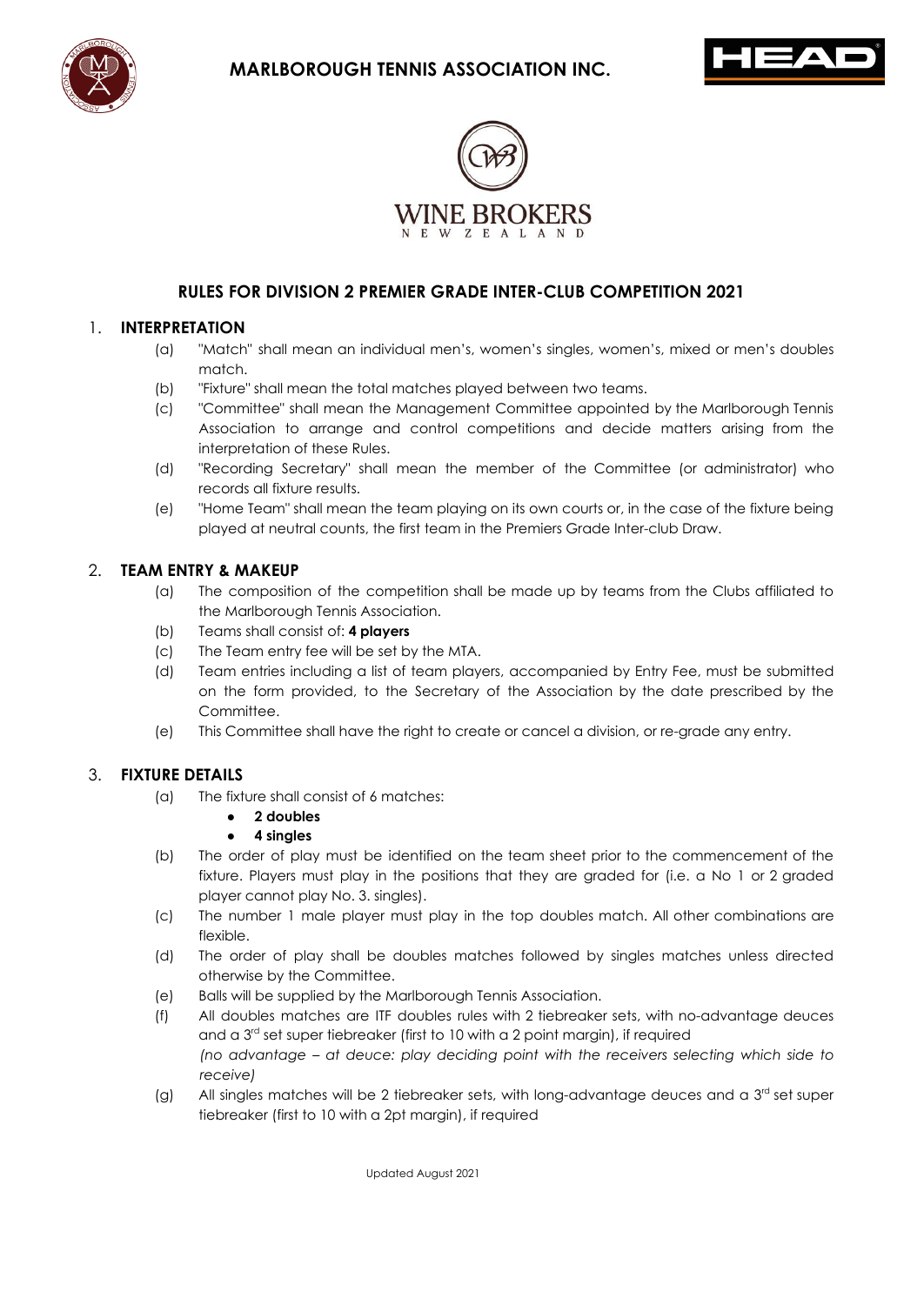#### 4. **COMMENCING TIME**

- (a) **All fixtures shall commence at 5.30 p.m.** on the date set down by the Committee.
- (b) If a team does not have enough players to commence all matches by 5.30p.m. then that Team must default the game the late player would have played, unless the approval of the opposing team captain has been obtained prior to the commencement of the contest.

# 5. **COMPETITION POINTS SYSTEM**

- (a) The team winning the greater number of matches shall be deemed the winner.
- (b) Points scoring system as follows:
	- One (1) point per SET won, plus two (2) bonus points for the winning team.
	- A default win earns twelve (12) points total (6 x 2 sets). No bonus.
	- There are no points for a bye. Where team(s) are disadvantaged by having a bye (when not all teams in the round had a bye) they will be allocated average points (in the round in which the bye occurred.
- (c) In the case of a draw on matches there will be a count back on sets then games to decide the result. If teams are still tied then the fixture will be deemed a draw and neither team is awarded the bonus point. For the avoidance of doubt a tie-break shall be counted as a game and a super tie-break shall be counted as a set.
- (d) Total team points from the first round will be carried forward and added to second and subsequent round points.
- (e) In the case of a fixture not being completed due to weather, points will be allocated according to the matches completed before rain stopped play. A minimum of three matches must have been completed in order for the fixture result (and the bonus point) to stand. If less than three matches have been completed, the match will be considered a rain-out and no points awarded.
- (f) For the purpose of a countback, defaulted players shall be recorded as 6-0 6-0 wins for the team that did not default. If a player retires while the match is in progress, for the purposes of a countback, the score up till that point shall be recorded and the winning player is awarded the minimum number of games and sets necessary for him or her to attain a score that would otherwise have won him or her the match.

## 6. **PLAYING DATES, POSTPONEMENTS AND DEFERMENTS**

- (a) Fixtures must be played on the day set down in the draw.
- (b) Rained out rounds may be replayed dependent on the schedule and the available number of nights – the committee shall make a ruling on this.

## 7. **DEFAULTED FIXTURES**

- (a) Where circumstances made it necessary for a team to default, the Captain of the defaulting team must notify the Captain of the opposing team by midday on the day of the Fixture.
- (b) Teams defaulting will lose four (4) competition points.
- (c) Clubs failing to comply with Rule 7 (a) shall be charged a levy of Twenty Dollars (\$20.00) with this levy to be collected and dispersed by the Association to the complainant Club.
- (d) Where a team fields less than a full complement of players (four players) those players available (which must be a minimum of three - otherwise the match is to be defaulted) will fill the top placed positions in the team. (Teams must notify the Captains of the opposing team of their limited number so a fixture can still take place).
- (e) If an ineligible player is used (e.g. someone who is not a financial member of a MTA affiliated club) so a fixture can be played, then the opposition Captain must be advised of this before fixture commences. The matches that this player plays must be defaulted on the score sheet.

## 8. **RESULT SHEETS**

(a) The Captains of opposing teams must fill in an individual Premier Competition score sheet with the name of each player in the correct playing order for each match **before the**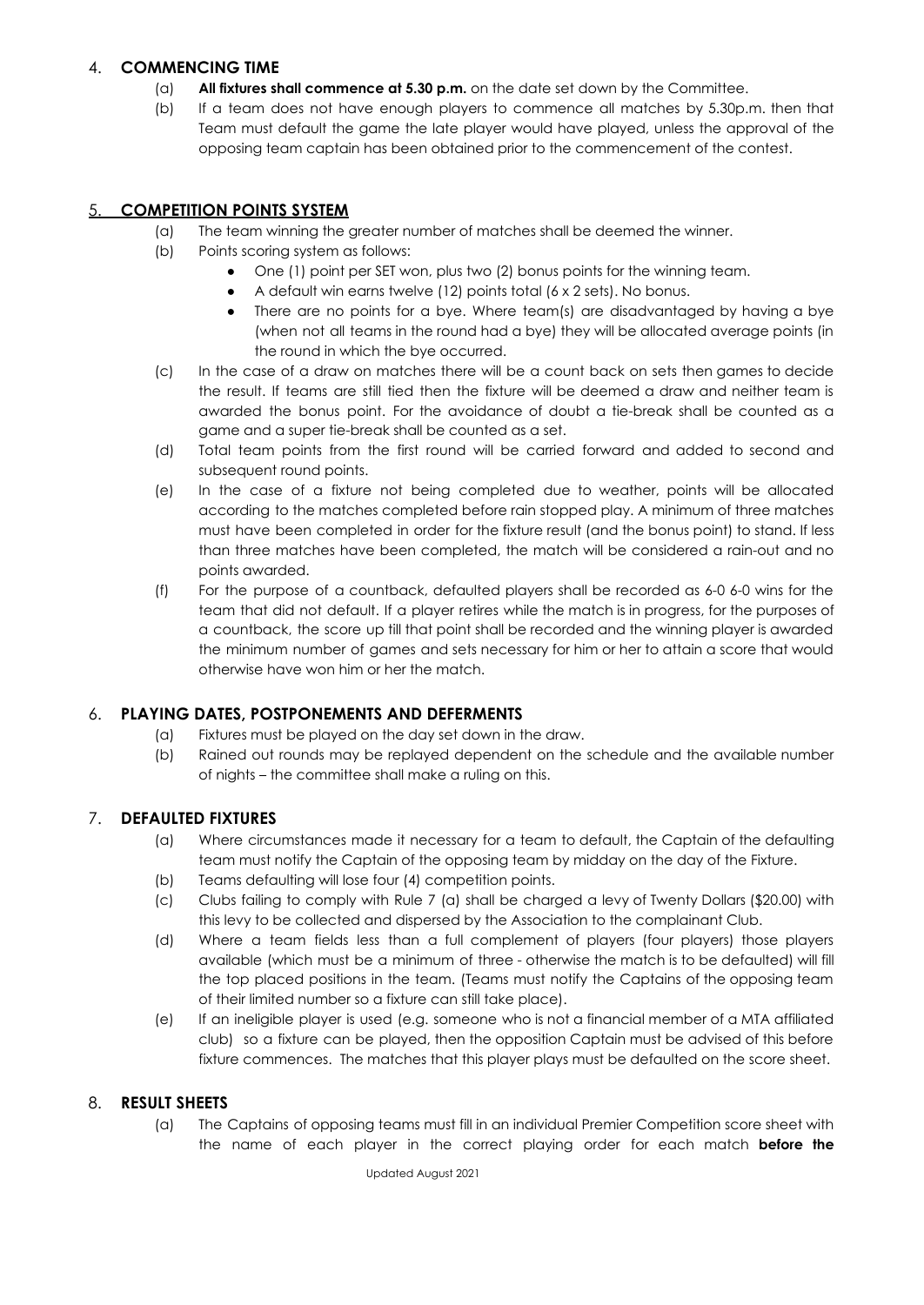**commencement of the fixture. Note: the order of players cannot be altered once the team sheets have been filled out and handed to opposition Captains.**

- (b) The Captain of the winning team must take a readable photo of the score sheet and text to the MTA organiser of the competition on the night of the fixture [to be advised]. **No score sheet - no points.**
- (c) The Captain of a team that wins a fixture by default must complete a score sheet and deliver it to the Marlborough Tennis Association so those details can be recorded and points allocated.
- (d) Result sheets must be filled out clearly and the players names given in full (i.e.-first name and surname)
- (e) Failure to provide 8(b), 8(c), 8(d) could result in both teams losing points earned from the fixture.

# 8. **ELIGIBILITY OF PLAYERS**

- (a) The qualification to play in the Premier competition requires that a player be a current financial member of an MTA affiliated Club.
- (b) To be eligible to play in a semi-final or final a player must have played a minimum of one (1) match for the team throughout the season unless the approval of the opposing captain is obtained.

## 10. **USE OF RESERVE PLAYERS**

- (a) Any reserves used must come from the approved, graded, reserves list (or be approved by the Committee).
- (b) Reserves may identify a club of origin and can play for that club first and foremost. However, if these players are not contacted and asked to play for that club by the Monday of the week of the match, then they must make themselves available to all teams in the competition and shall play for the first team that requests their services.
- (c) A reserve player must be placed according to ability- i.e. a reserve graded 1 cannot fill in at the number 2 or 3 slot.
- (d) If an ineligible player is used (e.g. someone who is not on the approved list of reserves) so that a fixture can be played, then the opposition Captain must be advised of this before fixture commences. The matches that this player plays must be defaulted on the score sheet but the points gained in other matches played will still count.

## 11. **DRESS & BEHAVIOUR**

- (a) Correct footwear must be worn at grass and hard surface courts.
- (b) Correct footwear referred to in 11 (a) excludes any plastic or match hard soled, ripple-soled or rigid-soled shoe, or any other shoe which could be damaging (including marking) to the court surface. Any player contravening this rule will on notice given by the Captain of the Host team, immediately change into acceptable footwear or forfeit the matches.
- (c) Player behaviour shall comply with the TNZ Player Handbook. Contravention of this code of conduct shall be referred to the Committee in writing by the opposing team captain. The Committee shall rule on such a matter based on evidence at hand and may make a ruling involving deduction of points or suspension of the player from the competition for a specified time period. A hearing may be convened if the Committee feels it is appropriate.

# 12. **DISPUTES**

- (a) Subject to the right of any Club to appeal to the Committee whose decision shall be final and binding, the Committee shall have full power to control the competitions and authority to legislate for and determine all matters not specifically provided for by these regulations, to call for and hear comments on any matter pertaining to the Premier competition and to reprimand, fine or disqualify any team or players for a breach of these regulations.
- (b) The Committee of the Association shall have the power to alter, annul or vary these rules from time to time.